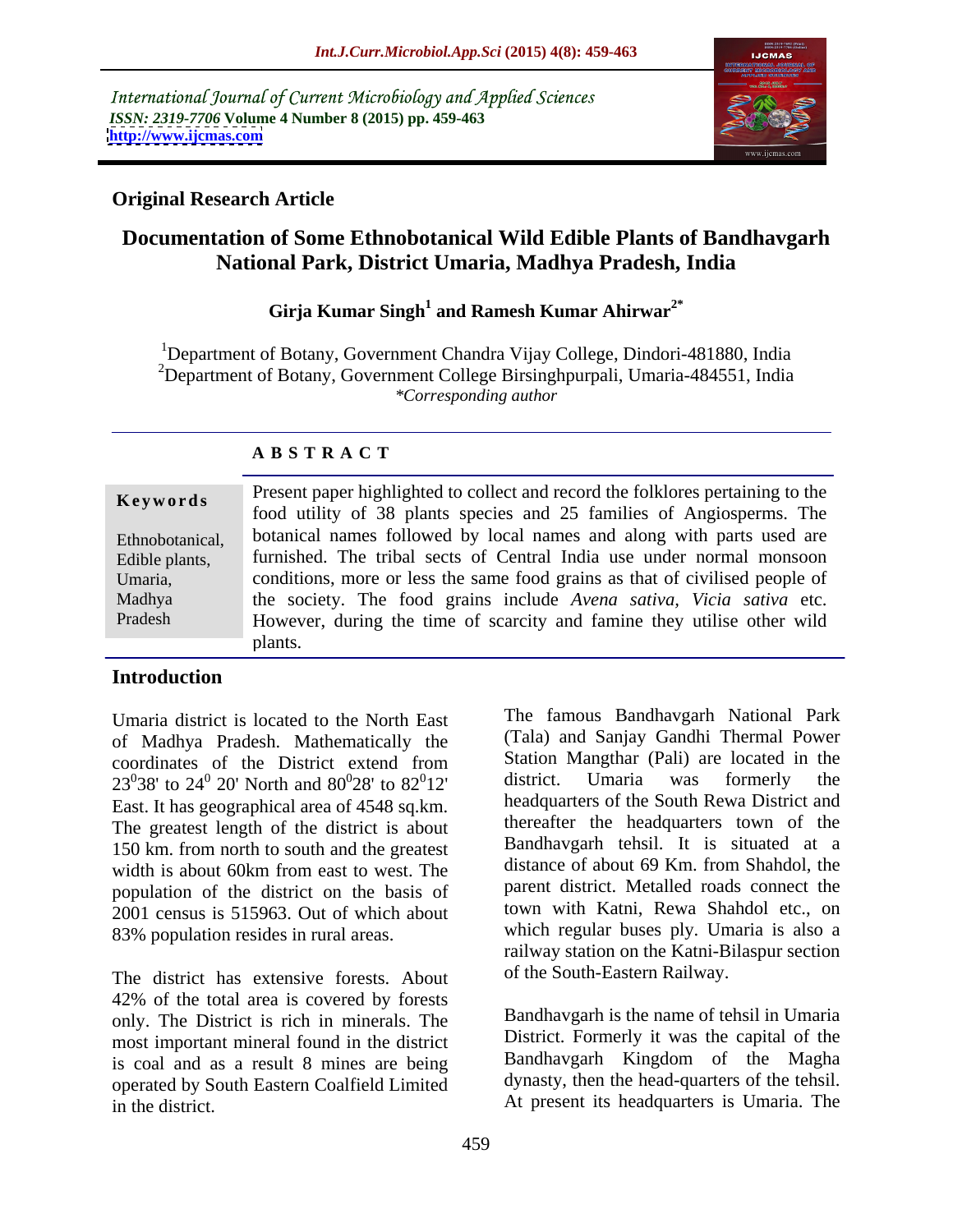fort of Bandhavgarh is a place of considerable archaeological and historical enclosed by a rampart. The fort is on the

Umaria. The railway station of Chandia stretched tongue is broken. There is also an old temple of god Rama and his consort luxuriant vegetation. The tribals are 3 days in February/March, on the occasion of Shivaratri.Pali Birsinghpur is situated on the Umaria-Shahdol road, at a distnace of A perusal of the available literature reveals about 36km. from Umaria. Another road that a few regions of Central India have been goes from Pali to Mandla via Dindori. Pali is explored to locate wild food plants and also a railwaystation, and there is a rest enumerate their ethnobotanical utility (Jain, house for the tourists to stay. The Station is 1964, 1981; Dwivedi and Singh, 1984; known as the Pali-Birsinghpur station. Near Manilal, 1991; Maheshwari, 1984, 1990; the railway station there is a temple, Pandey and Oommachan, 1992; Verma, enshrining Birasinidevi. By popular belief she is Goddess Kali, represented here as she is Goddess Kali, represented here as 2011). Shahdol is one of the key regions of skeleton Goddess, but with her mouth Central India with floristic richness; which closed. Many remains of old Jain idols kept remains ethnobotanically unexplored. To here in some Hindu temples. The annual fulfill the above gap in our knowledge the fairs are held both in October and March, on present work, therefore, was undertaken to the occasion of Navaratri, near the temple of enumerate the wild food plants of this region

Umaria Town The headquarters town of the

Near the railway station stands a Siva temple, known as the Sagara temple. It was

importance. It is a natural impregnable fort statues, carved in Khajuraho models. Near and stands on a hill, at an attitude of about about is Jwalamukhi temple. About 6.5km 2430 metres above sea-level. The Bamnia away from the town, there is another temple, hill is also a part of the fort, because it is with similar carvings of the Khajuraho Rewa-Umaria road, at a distance of about Umaria is famous for its coal-mines, which 41Km from Umaria Town. were opened in 1881 by the Government of Chandia is situated on the Umaria-Katni be same year, mainly to meet the road, at a distance of about 21 km. from requirement of railway at Katni. The Khas, known as Chandia railway station. mountains and plateau. Plateau occupies the The most important spot of Chandia Khas is middle part of the district. This is called a small temple, enshrining Goddess Kalika. plateau of Baghelkhand. Maikal range Her mouth is wide open, but her out-<br>constitutes southern part of the district. The Janaki. It was the seat of Thakur of Chandia. distributed mostly in the aforesaid hilly A small fair meets at Suraswahi Chandia for tracts of the thick forest. They are adopted to an old shrine, recently remodeled. Its main gates are still intact with beautiful stone pattern. It is known as the Mariwal temple. India and transferred to the Rewa Darbar in toppgraphy is divisible into plains, hilly tracts of Central India are covered by luxuriant vegetation. The tribals live in these habitations.

goddess. which the local people use for their day to 1993; Shukla, 1996; Khan, 2008; Ahirwar, life.

Umaria district and Bandhavgarh tehsil, The present information is based on personal formerly umaria was the headquarters of the interview between the authors and various South Rewa District. It is situated at a tribal sects such as *Gond, Kol, Baiga,* distance of about 69 km from Shahdol. *Panika, Khairwar, Agaria, Bhil, Bhilala, Korku, Maria, Muria* and *Patelia,* Umaria district of Shahdol division.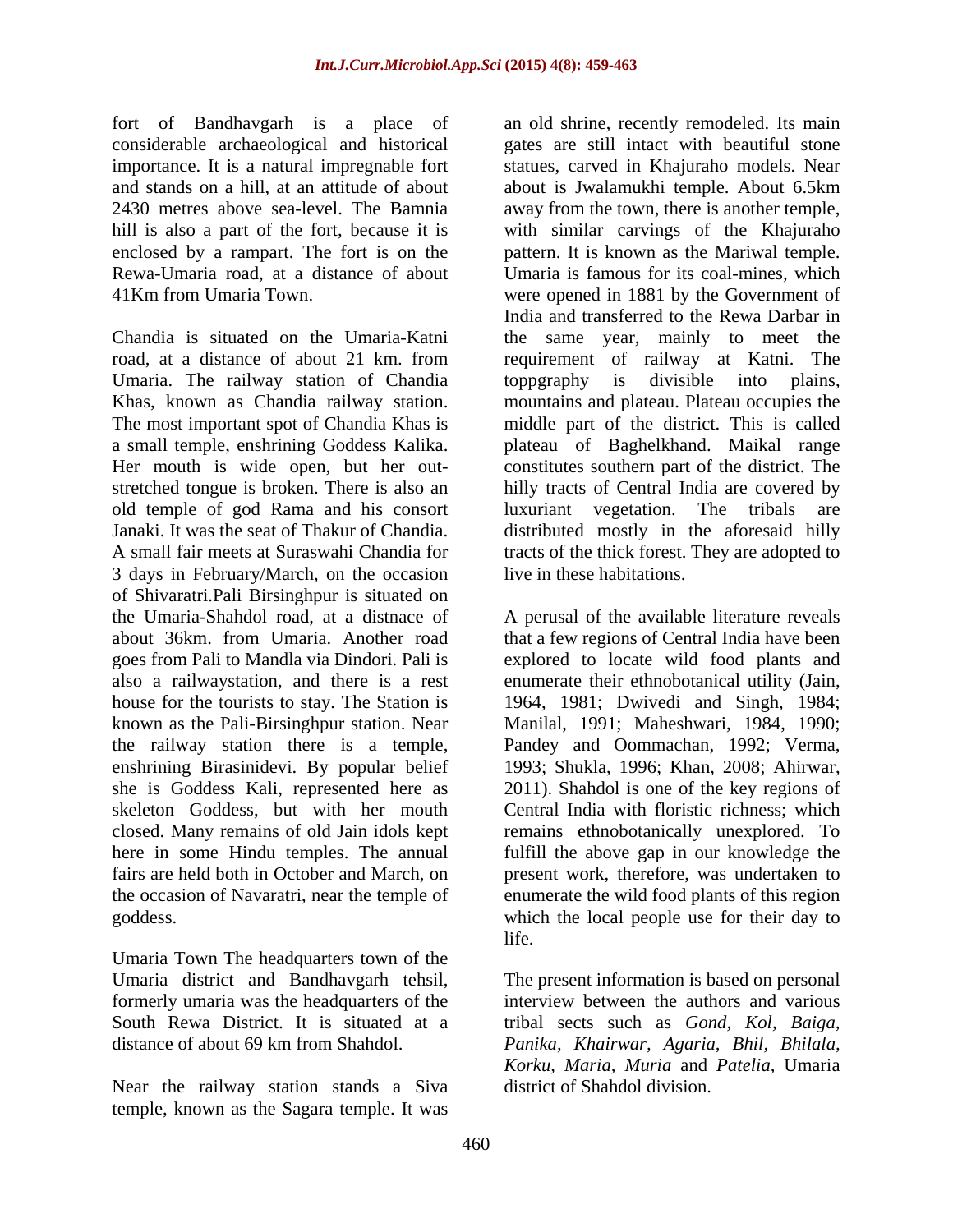The queries were made as per plan suggested by Jain and Goel (1987). The food grains used by other classes of the plants were identified with the help of Floras society during normal monsoon seasons the (Hooker *et al.,* 1872 1897; Duthie, 1973) grains such as *Avena sativa* are gathered and preserved following the methods from natural stands growing in their vicinity prescribed by Agrawal (1983). but during famine and acute scarcity. They

### **Material and Methods**

The 38 species and 25 families included of *virids*, *Nelumbium nucifera* and tender flowering plants are known to be of shoots and leaves of *Achyranthus aspera*, Ethnobotanical significance particularly *Amaranthus spinosus*, *Cassia tora*, *Casia*  serving as source of food. A brief account *Fistula*are used as vegetables and some about these plant species is mentioned plants plants species uses fruits and below. *Syzigium cumini* and *Tamarindus indica* are

The Tribes of Madhya Pradesh India in

District Umaria, use more or less the same utilise other wild food plants.

**Results and Discussion** Fruits pulp of has delicious taste and is The underground stem of *Amaranthus*  eaten both by Tribes and other natives. known to be eaten mostly by rural and Tribal communities (Table 1).

| Table.<br>$H = 10$<br>s used by various Tribes c<br>Madhya Pradesh<br>Some wild edi.<br>t District<br>e plants<br>' ≀maria. |  |
|-----------------------------------------------------------------------------------------------------------------------------|--|
| India                                                                                                                       |  |

| <b>Botanical Name</b>               | <b>Local Name</b> | Family          | Parts used                   |
|-------------------------------------|-------------------|-----------------|------------------------------|
| <i>Achyrenthes aspera, Linn</i>     | Chirchita         | Amaranathaceae  | <i>Leaves</i>                |
| Aegle marmelose, corr.              | Bel               | Rutaceae        | Fruits                       |
| Amaranthus spinosus Linn            | Katili Chaurai    | Amaranthaceae   | Tender shoots and leaves     |
| Amaranthus viridis Linn             | Chaurai           | Amaranthaceae   | Leaves                       |
| Anogeissus latifolia Wall           | Dhawa             | Combretaceae    | Stem bark and gum            |
| <i>Annona squamosa</i> Linn         | Sitafal           | Annonaceae      | Ripe fruits                  |
| <i>Avena sativa</i> Linn            | Jai               | Poaceae         | Seeds                        |
| Bauhinia variegate Linn             | Kachnar           | Fabaceae        | Floral buds                  |
| Bombax malbaricum Dc.               | Semal             | Bombacaceae     | Young flowers                |
| Buchanania lanzan, Spreng.          | Char              | Anacardiaceae   | Fruits and seeds             |
| Butea monosperma, Lamk.             | Palas             | Fabaceae        | Young Floral buds            |
| Carissa carandas Linn               | Karonda           | Apocynaceae     | Ripe fruits                  |
| Cassia tora Linn                    | Chakaunda         | Caesalpiniaceae | <b>Tender shoots</b>         |
| <i>Cassia fistula Linn</i>          | Amaltas           | Caesalpiniaceae | Leaves and yound floral buds |
| Chenopodium album Linn              | Bathua            | Chenopodiaceae  | Tender shoots                |
| Coccinia grandis Voigt.             | Berikand          | Cucurbitaceae   | Fruits                       |
| Coccinia indica W.& A.              | Kundru            | Cucurbitaceae   | Unripe fruits                |
| Cyperus esculent Linn               | Gondila           | Cyperaceae      | Rhizome                      |
| Dendrocalamus trictus Nees.         | <b>Bans</b>       | Poaceae         | Young stem and leaves        |
| Diospyros melanoxylon Roxb. Tendu   |                   | Ebenaceae       | Ripe fruits                  |
| <i>Embica officinalis</i> , Gaertn. | Amla              | Euphorbiaceae   | Fruits                       |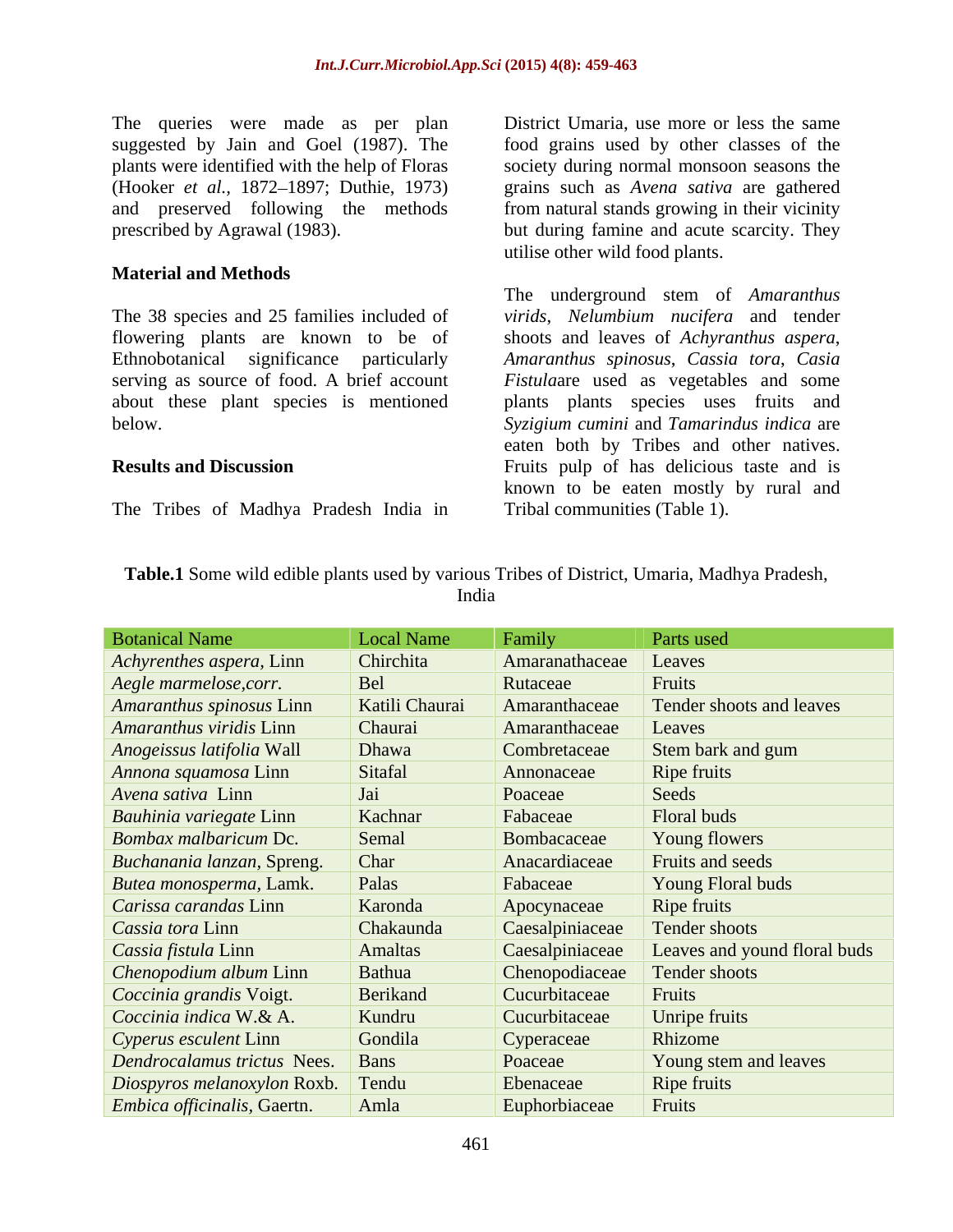### *Int.J.Curr.Microbiol.App.Sci* **(2015) 4(8): 459-463**

| Ficus benghalensis, Linn      | Bad/Bar    | Moraceae         | Ripe fruits                |
|-------------------------------|------------|------------------|----------------------------|
| $Ficus$ racemosa, Linn        | Gular      | Moraceae         | Unripe fruits as vegetable |
| <i>Ficus relifiosa</i> , Linn | Peepul     | Moraceae         | Ripe fruits                |
| Madhuca latifolia, Roxb.      | Mahua      | Sapotaceae       | Flowers and fruits         |
| Momordica dioica, Spreng.     | Kheksa     | Cucurbitaceae    | Fruits                     |
| Moringa oleifera, Lam.        | Munga      | Moringaceae      | Tender Shoots and fruits   |
| Nelumbium nucifera, Gaerth    | Kamal      | Nymphaeaceae     | Rhizome                    |
| Phoenix sylvestris, Linn      | Chhindi    | Arecaceae        | Pulp of roots              |
| Pueraria tuberosa, Linn       | Bidarikand | Fabaceae         | Young tuber                |
| Schleichera oleosa, Oken      | Kusum      | Sapindaceae      | Fresh fruits               |
| Semecarpus anacardium, Linn   | Bhelma     | Anacardiaceae    | Fruits                     |
| Shorea robusta, Gaertn        | Sarai      | Dipterocarpaceae | Leaves and Seeds           |
| <i>Solanum nigrum</i> , Linn  | Makoi      | Solanaceae       | Ripe berries               |
| Syzigium cumini, Skeels       | Jamun      | Myrtaceae        | Ripe fruits                |
| Tamarindus indica, Linn       | Imali      | Caesalpiniaceae  | Fruits                     |
| Terminalia bellerica, Roxb.   | Bahera     | Combretaceae     | Kemels of the fruits       |
| Zizyphus jujube, Lamk         | Ber        | Rhamnaceae       | Ripe fruits                |
|                               |            |                  |                            |

### **Figure.1** Location Map of Madhya Pradesh and District Umaria, Madhya Pradesh



### **Figure.2** Location Map of Study area